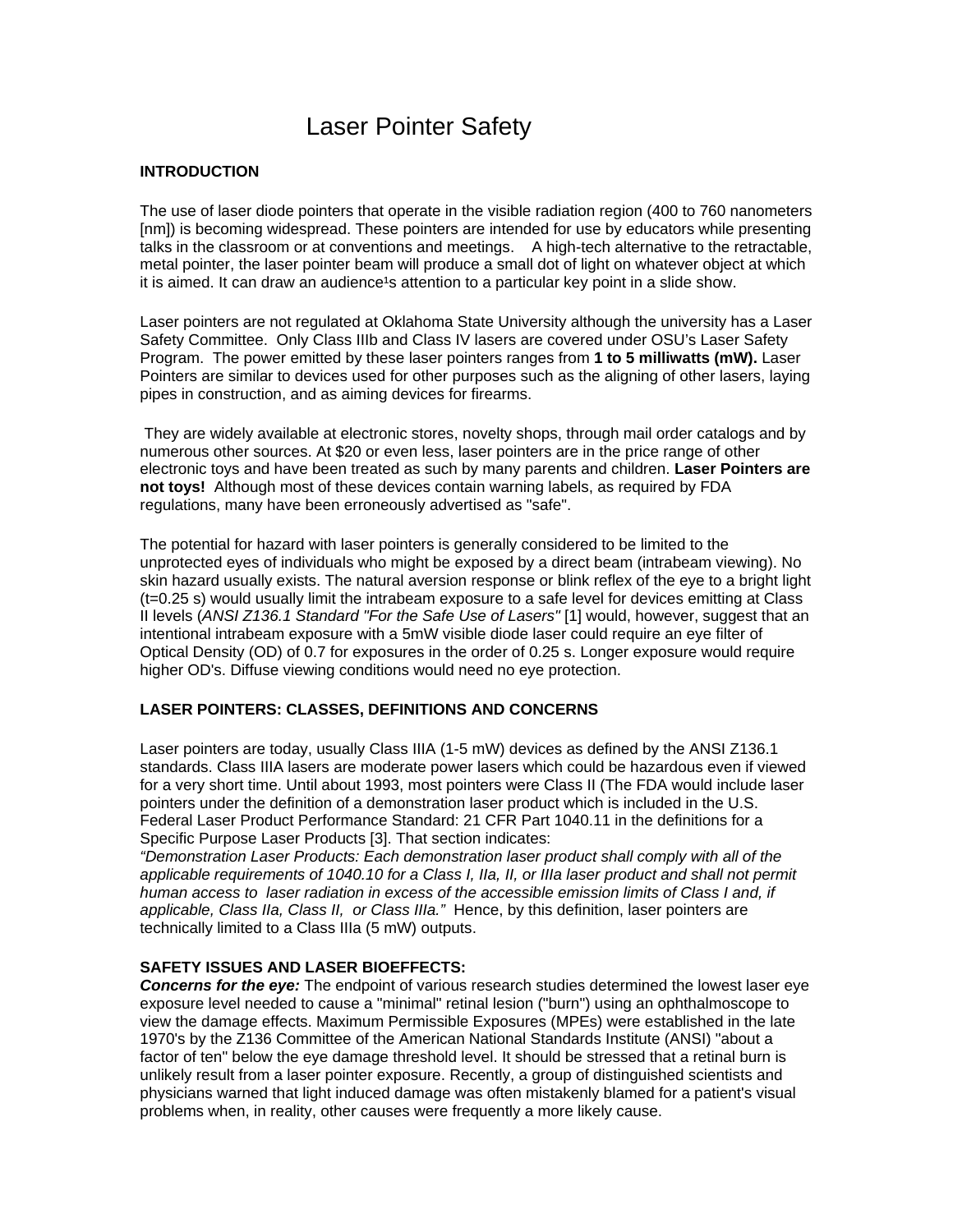The major potential hazard from pointers is limited to the unprotected eyes of individuals who look at the direct beam emitted from the laser since no skin hazard usually exists. The natural aversion response or blink reflex (~0.25 sec.) of the eye from the bright laser light normally limits exposure to a safe level for those devices.

The ANSI Z136.1 Standard bases the "blink reflex" MPE on an exposure on 0.25 second exposure. This yields an MPE of 2.5 mW/cm<sup>2</sup>. When this irradiance is spread over a "worst case" 7mm pupil opening (0.4 cm2), the total power entering the eye can be then computed as follows: Power = (2.5 mW/cm2) x (0.4 cm2) = 1.0 mW. **This suggests that laser pointer type devices might be limited to an output of 1 mW (Class II).** 

In some darkly lit environments, and at some wavelengths, a 1 mW pointer power is perhaps an option, but in rooms with a high ambient light level and if operation is at the longer 670 nm wavelength, 1 mW is just marginal for visibility and, therefore, 3-5 mW is generally required for better visibility. Note that if the exposure is raised to a maximum of 5 mW (Class IIIA), then an eye filter with an optical density of 0.7 would be required for protection in the event of an intrabeam exposure of 0.25 seconds**. This suggests that caution is needed when the pointer emits near the 5 mW power level!** 

# **Secondary Effects**

Safety professionals are especially concerned about *secondary effects*, those experienced during critical activities such as driving down a busy highway. If the driver loses control due to either a split second visual effect or a psychological effect (startle or panic), the consequences could be dire. There are reports of pilots who have had to look away or hand control of a landing airplane over to a co-pilot after similar incidents from more powerful light show lasers.

Laser experts agree that transient visual effects are possible and should be addressed. These effects are called glare, flash-blindness, and afterimage. While there are slight differences in the definitions scientists use for these terms, they all refer to some vision disruption that lasts only a few seconds or minutes. The Laser Institute of America has received one report where exposure to a laser pointer startled a bus driver resulting in a traffic accident.

**Afterimage:** The perception of light, dark, or colored spots after exposure to a bright light that may be distracting or disruptive. Afterimages may persist for several minutes.

**Flash-blindness:** A temporary vision impairment that interferes with the ability to detect or resolve a visual target following exposure to a bright light. This is similar to the effect produced by flashbulbs, and can occur at exposure levels below those that cause eye damage. This impairment is transitory, lasting seconds to minutes depending upon the lasers light exposure level and time, the visual task, the ambient lighting, and the brightness of the visual target.

**Glare:** A reduction or total loss of visibility, such as that produced by an intense light source, such as oncoming headlights, in the central field of vision. These visual effect lasts only as long as the light is actually present affecting the individual's field of vision. Visible laser light can produce glare and can interfere with vision even at low energies well below those that produce eye damage.

People often *have strong psychological reactions to being illuminated with a laser beam.* One researcher found that at times people receive eye injuries, not from the beam itself, but by a strong response.